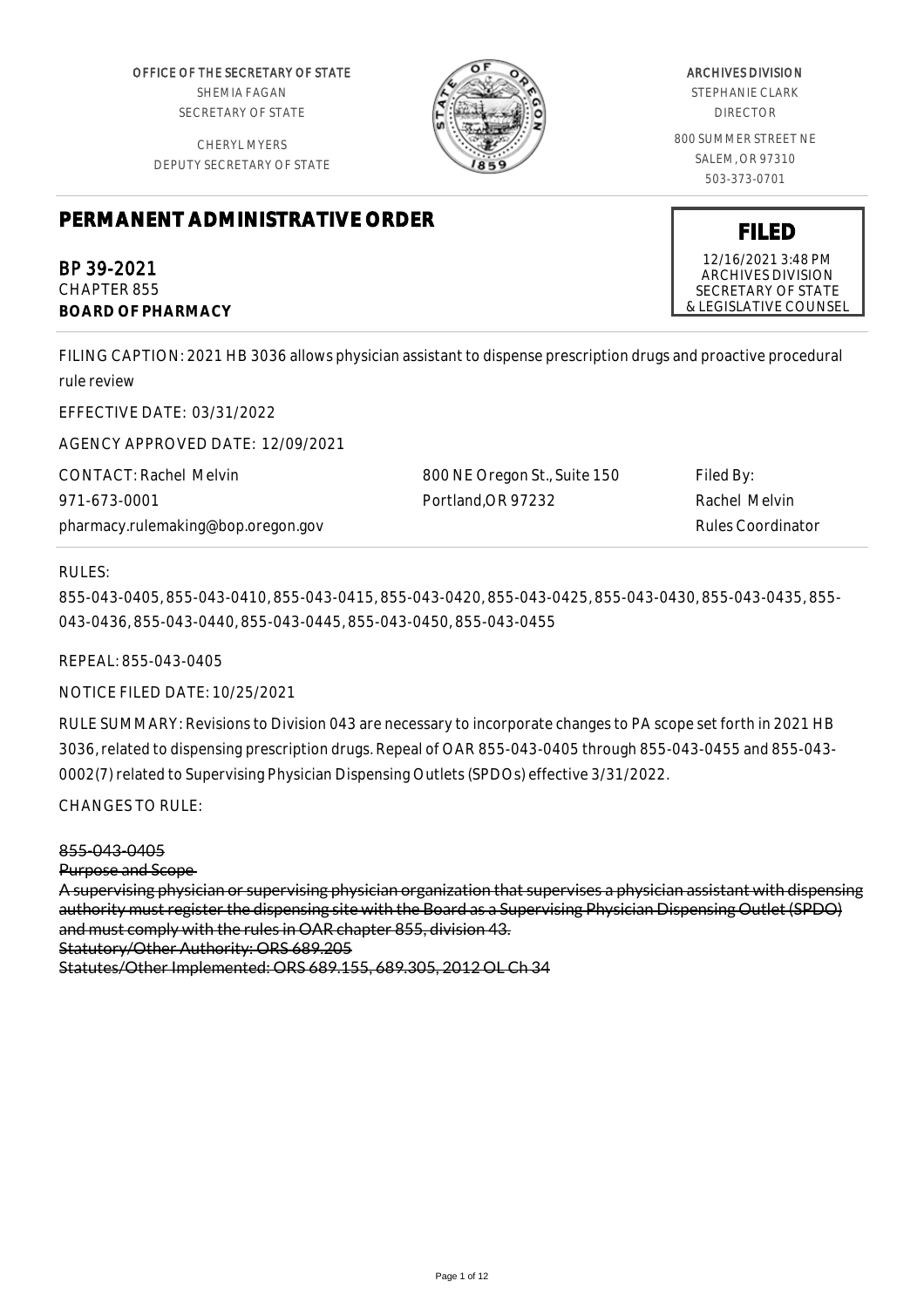#### NOTICE FILED DATE: 10/25/2021

RULE SUMMARY: Revisions to Division 043 are necessary to incorporate changes to PA scope set forth in 2021 HB 3036, related to dispensing prescription drugs. Repeal of OAR 855-043-0405 through 855-043-0455 and 855-043- 0002(7) related to Supervising Physician Dispensing Outlets (SPDOs) effective 3/31/2022.

## CHANGES TO RULE:

#### 855-043-0410

#### Registration

(1) A Supervising Physician Dispensing Outlet must register with the Board as a SPDO in the category of Retail Drug Outlet on a form provided by the Board, and must renew its registration annually on a renewal form provided by the Board.¶

(2) The initial application must state the location of the SPDO and the name of the person applying for registration. When the person applying for registration is not the owner of the dispensing site, the application must disclose the name and address of the owner and the applicant's affiliation with the owner.¶ (a) If more than one individual owns the dispensing site, the names and addresses of the partners or persons holding the three largest ownership interests in the dispensing site must be disclosed on the application.¶ (b) If the owner is a corporation, the application must state the name of the corporation as filed with the Corporation Division of the Oregon Secretary of State, including the names of the corporation's officers.¶ (3) Upon request by the Board, the applicant must furnish such information as required by the Board regarding the partners, stockholders, or other persons not named in the application.¶

(4) An initial application must be accompanied by the fee established in division 110 of this chapter.¶ (5) A certificate of registration will be issued upon Board approval of the application.¶

(6) All registration renewal applications must be accompanied by the annual renewal fee established in Division 110 of this chapter and must contain the information required in sections (2) and (3) of this rule.¶

(7) The SPDO registration expires March 31, annually. If the annual renewal fee referred to in section (5) of this rule is not paid by February 28 of the current year, the applicant for renewal must submit the delinquent fee established in division 110 of this chapter with the renewal application.¶

(8) The registration is not transferable and the registration fee cannot be prorated.¶

(9) The registrant must notify the Board, within 15 days, of any substantial change to the information provided on the registration application. Substantial change shall include but not be limited to: change of ownership; change of business address; change of normal business hours; any disciplinary action taken or pending by any state or federal authority against the registrant, or any of its principals, owners, directors, officers, consultant pharmacist or supervising physician.¶

(10) A new registration form is required for a change of ownership or location and must be submitted to the Board with the fees as specified in division 110 of this chapter within 15 days of the change.

Statutory/Other Authority: ORS 689.205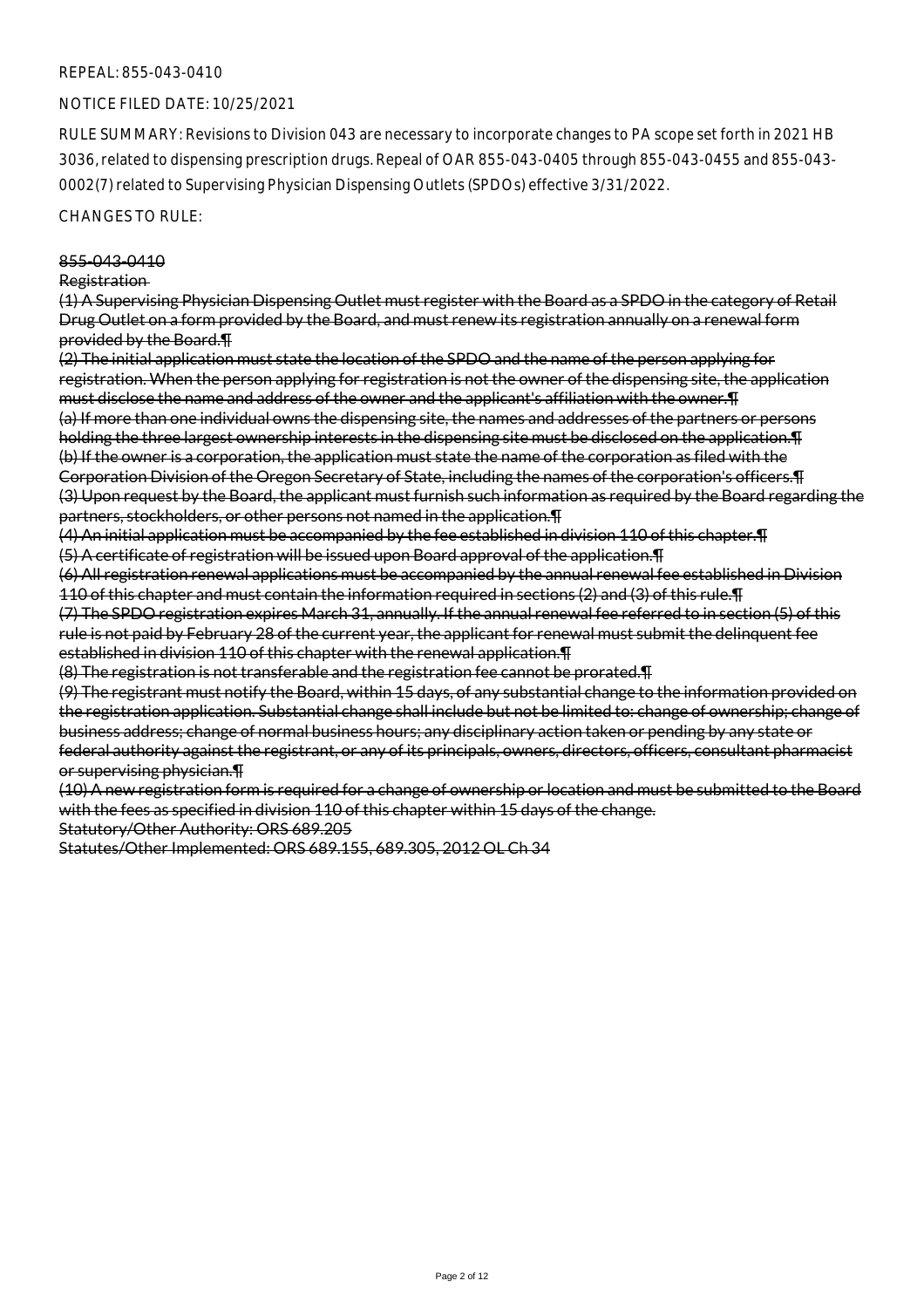## NOTICE FILED DATE: 10/25/2021

RULE SUMMARY: Revisions to Division 043 are necessary to incorporate changes to PA scope set forth in 2021 HB 3036, related to dispensing prescription drugs. Repeal of OAR 855-043-0405 through 855-043-0455 and 855-043- 0002(7) related to Supervising Physician Dispensing Outlets (SPDOs) effective 3/31/2022.

CHANGES TO RULE:

#### 855-043-0415

Consulting Pharmacist

(1) A SPDO must retain a pharmacist licensed in Oregon for consultation purposes.¶

(2) The consulting pharmacist must conduct and document an annual inspection of the outlet on a form provided by the Board. The completed inspection report form must be filed in the outlet, retained on file for three years and be available to the Board for inspection.¶

(3) The duties of the consulting pharmacist shall be clearly defined in writing within the organization. The consulting pharmacist must:¶

(a) Develop policies and procedures for the outlet in collaboration with the supervising physician; and¶

(b) Work in consultation with the supervising physician in the development of the formulary of drugs and classes of drugs for the outlet.

Statutory/Other Authority: ORS 689.205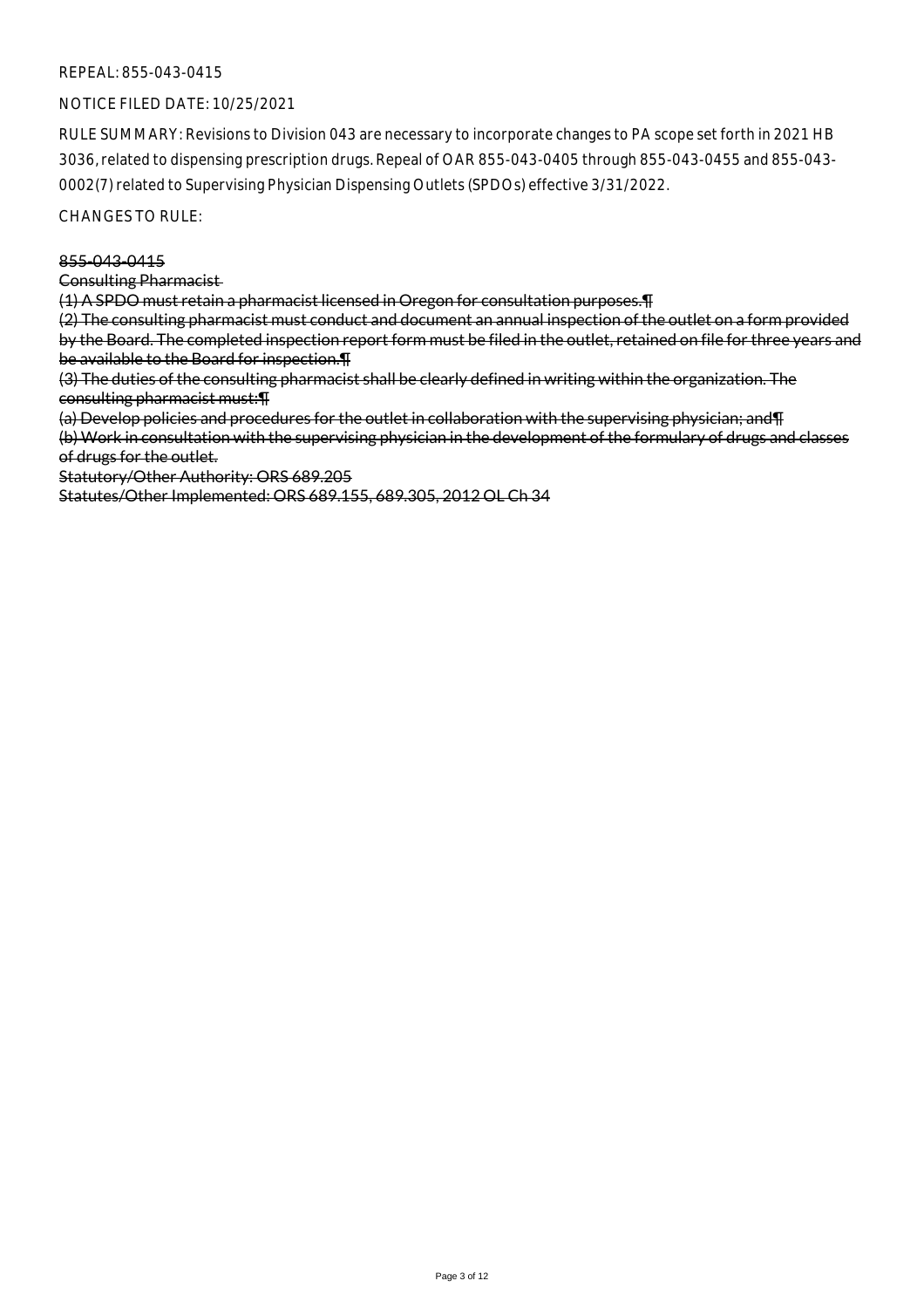## NOTICE FILED DATE: 10/25/2021

RULE SUMMARY: Revisions to Division 043 are necessary to incorporate changes to PA scope set forth in 2021 HB 3036, related to dispensing prescription drugs. Repeal of OAR 855-043-0405 through 855-043-0455 and 855-043- 0002(7) related to Supervising Physician Dispensing Outlets (SPDOs) effective 3/31/2022.

CHANGES TO RULE:

#### 855-043-0420

Policies and Procedures

The registered SPDO must:¶

(1) Maintain written policies and procedures for drug management, including storage, security, integrity, access, dispensing, disposal, record keeping and accountability;¶

(2) Maintain all drug records required by federal and state law;¶

(3) Establish procedures for procurement of drugs; and¶

(4) Establish procedures to train physician assistants who dispense drugs and to ensure the continued competence of physician assistants who dispense drugs.

Statutory/Other Authority: ORS 689.205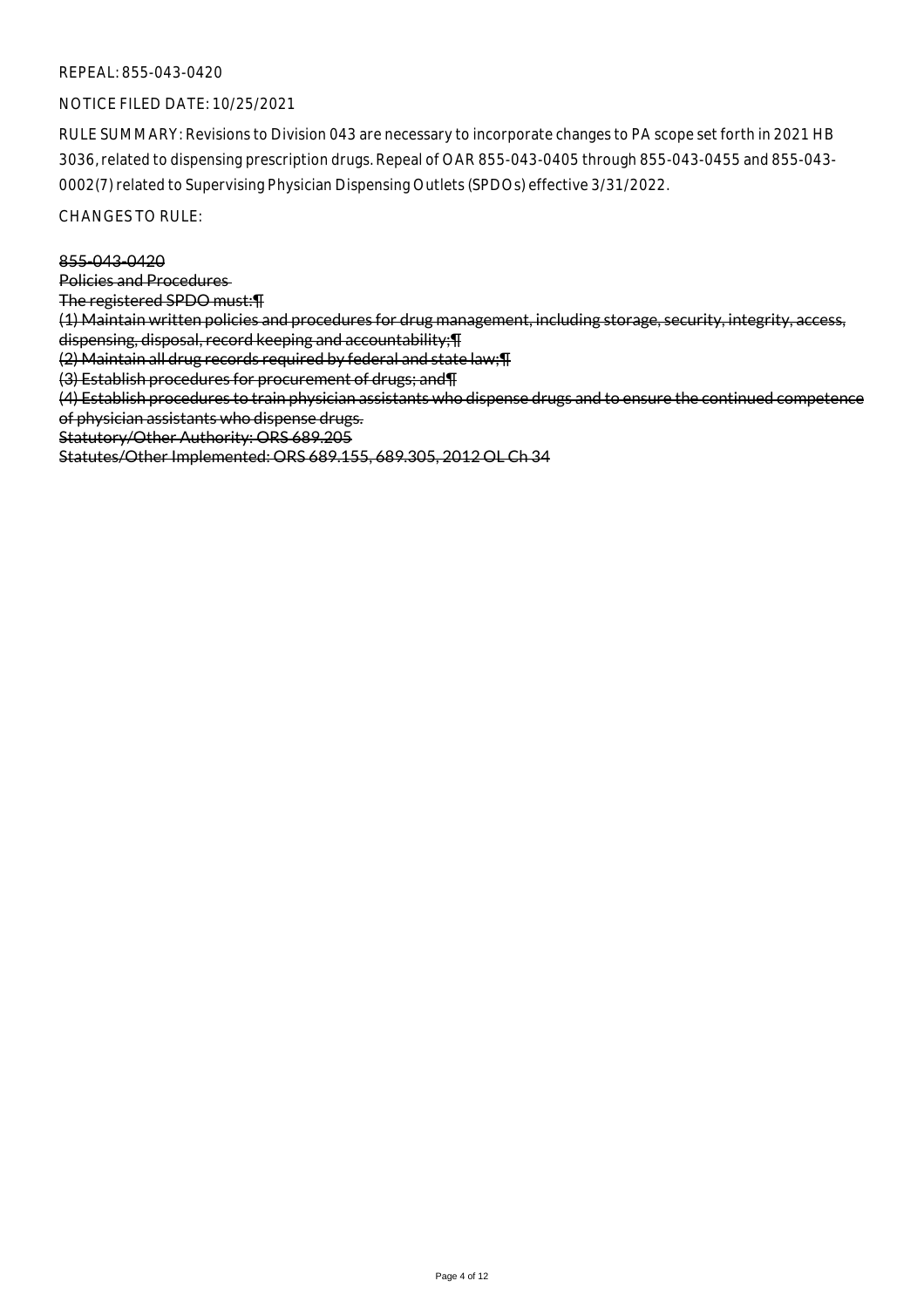## NOTICE FILED DATE: 10/25/2021

RULE SUMMARY: Revisions to Division 043 are necessary to incorporate changes to PA scope set forth in 2021 HB 3036, related to dispensing prescription drugs. Repeal of OAR 855-043-0405 through 855-043-0455 and 855-043- 0002(7) related to Supervising Physician Dispensing Outlets (SPDOs) effective 3/31/2022.

## CHANGES TO RULE:

855-043-0425

**Security** 

(1) All drugs must be kept in a locked drug cabinet or designated drug storage area that is sufficiently secure to deny access to unauthorized persons. The drug cabinet or designated drug storage area must remain locked and secured when not in use.¶

(2) No drug dispensing machine may be placed in a waiting room or an area that is accessible by the public. Statutory/Other Authority: ORS 689.205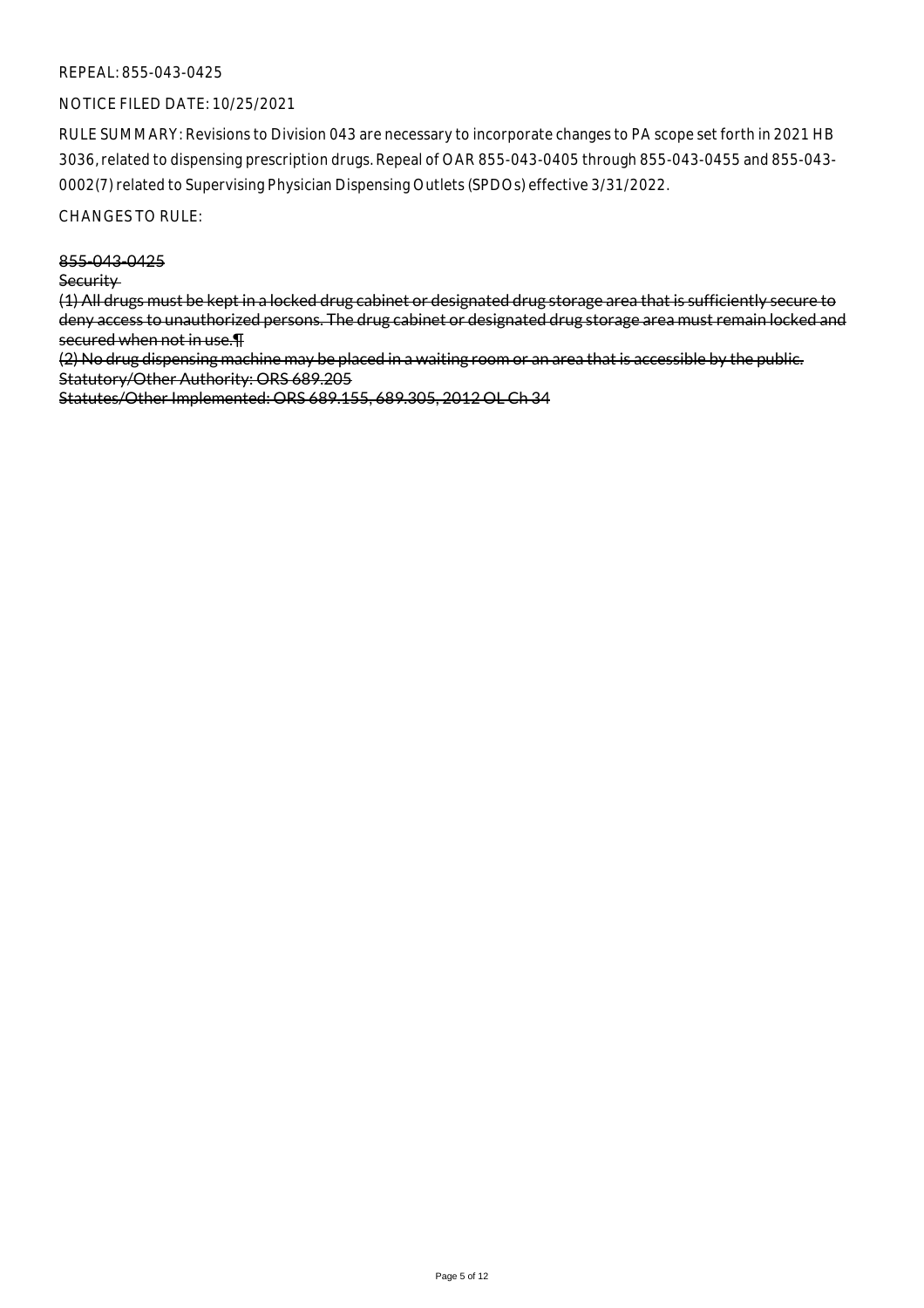## NOTICE FILED DATE: 10/25/2021

RULE SUMMARY: Revisions to Division 043 are necessary to incorporate changes to PA scope set forth in 2021 HB 3036, related to dispensing prescription drugs. Repeal of OAR 855-043-0405 through 855-043-0455 and 855-043- 0002(7) related to Supervising Physician Dispensing Outlets (SPDOs) effective 3/31/2022.

CHANGES TO RULE:

855-043-0430

Storage of Drugs

All drugs, including drug samples, must be stored under conditions that ensure proper sanitation, temperature, light, ventilation, moisture control, and any other condition recommended by the manufacturer. Statutory/Other Authority: ORS 689.205 Statutes/Other Implemented: ORS 689.155, 689.305, 2012 OL Ch 34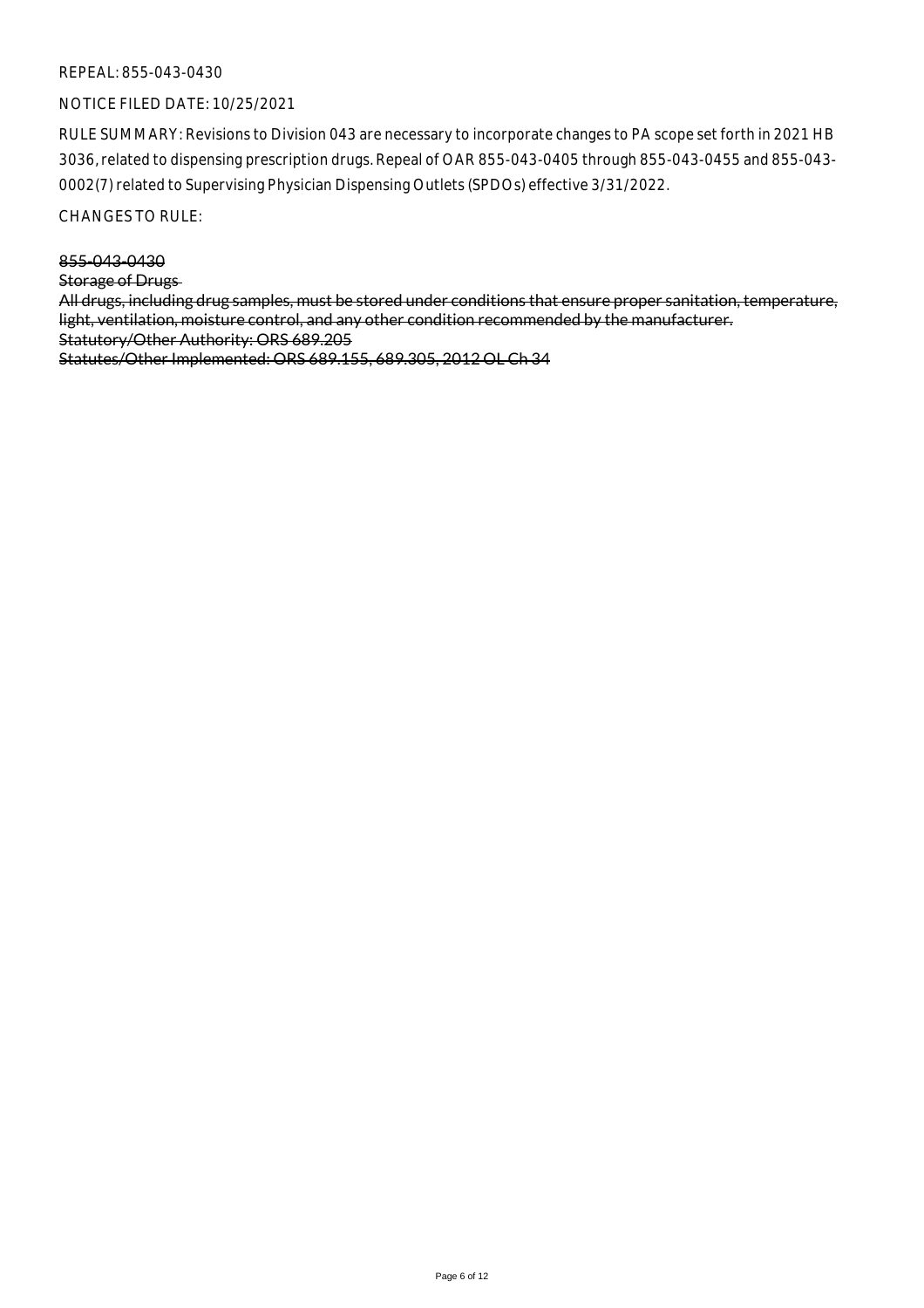#### NOTICE FILED DATE: 10/25/2021

RULE SUMMARY: Revisions to Division 043 are necessary to incorporate changes to PA scope set forth in 2021 HB 3036, related to dispensing prescription drugs. Repeal of OAR 855-043-0405 through 855-043-0455 and 855-043- 0002(7) related to Supervising Physician Dispensing Outlets (SPDOs) effective 3/31/2022.

## CHANGES TO RULE:

855-043-0435 **Labeling** (1) A prescription must be labeled with the following information:¶ (a) Unique identifier;¶ (b) Name of patient;¶ (c) Name of prescriber;¶ (d) Name, address, and phone number of the clinic;¶ (e) Date of dispensing;¶ (f) Name and strength of the drug. If the drug does not have a brand name, then the generic name of the drug and the drug manufacturer must be stated;¶ (g) Quantity dispensed;¶ (h) Directions for use;¶ (i) Initials of the physician assistant or practitioner dispensing;¶ (j) Cautionary statements, if any, as required by law; and¶ (k) Manufacturer's expiration date, or an earlier date if preferable, after which the patient should not use the drug; and¶ (l) Any dispensed prescription medication, other than those in unit dose or unit of use packaging, shall be labeled with its physical description, including any identification code that may appear on tablets and capsules.¶ (2) Not withstanding any other requirements in this rule, when a drug is dispensed in the practice of an Expedited Partner Therapy treatment protocol, as described in OAR 855-041-4000 through 4005, the name of the patient may be omitted. Statutory/Other Authority: ORS 689.205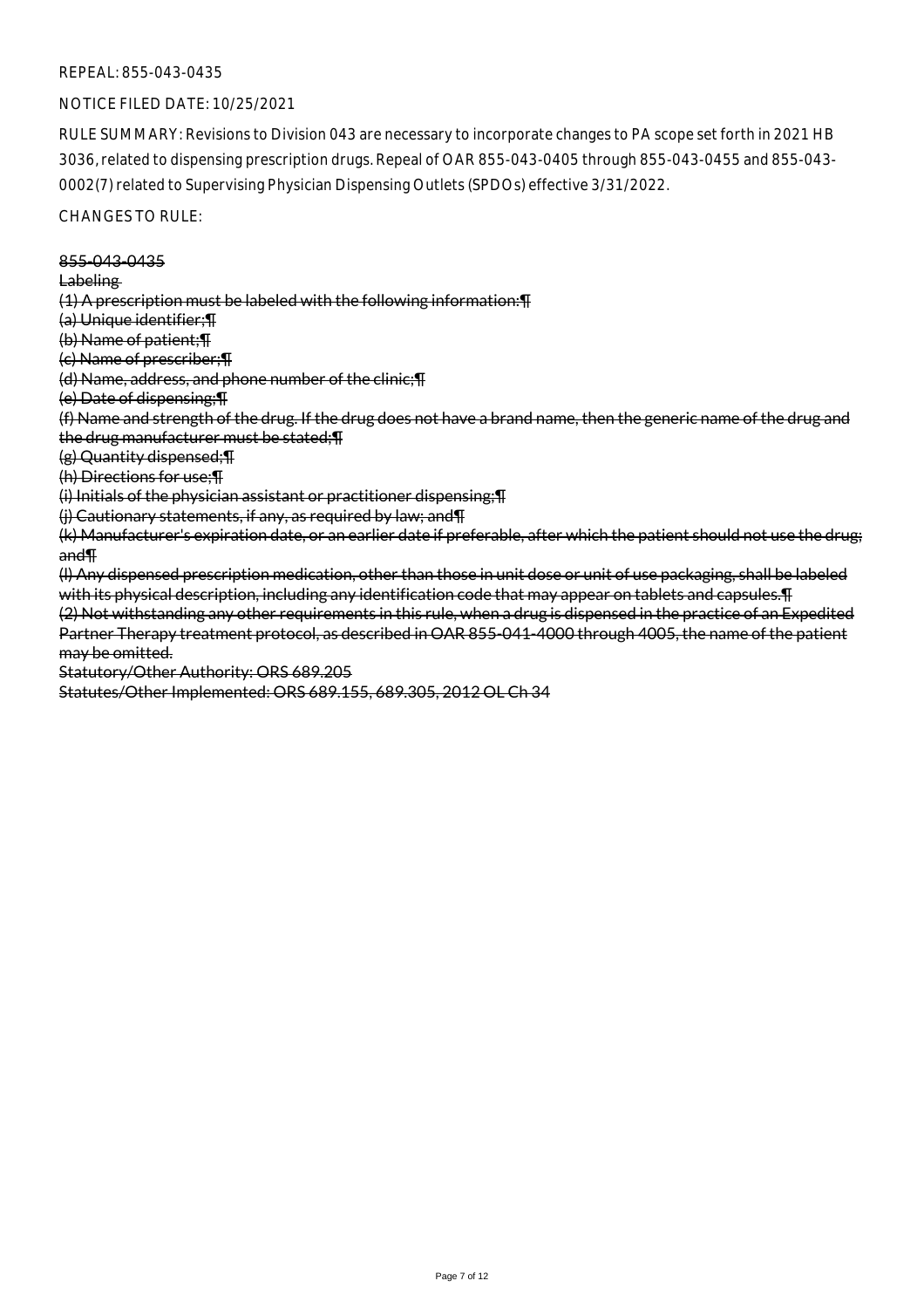#### NOTICE FILED DATE: 10/25/2021

RULE SUMMARY: Revisions to Division 043 are necessary to incorporate changes to PA scope set forth in 2021 HB 3036, related to dispensing prescription drugs. Repeal of OAR 855-043-0405 through 855-043-0455 and 855-043- 0002(7) related to Supervising Physician Dispensing Outlets (SPDOs) effective 3/31/2022.

CHANGES TO RULE:

#### 855-043-0436

Supervising Physician Dispensing Outlet - Limited English Proficiency and Accessibility

(1) Upon request of a patient or a patient's agent, each drug dispensed by a drug outlet for a patient's selfadministration must bear a label in both English and the language requested for an individual with limited English proficiency, defined as a person who is not fluent in the English language. This does not apply to a drug outlet dispensing a drug intended for administration by a healthcare worker.¶

(2) When dispensing a drug under (1), a drug outlet must provide labels and informational inserts in both English and one of the following languages:¶

(a) Spanish;¶ (b) Russian;¶ (c) Somali;¶ (d) Arabic;¶ (e) Chinese (simplified);¶ (f) Vietnamese;¶ (g) Farsi;¶ (h) Korean;¶ (i) Romanian;¶ (j) Swahili;¶ (k) Burmese;¶ (l) Nepali;¶ (m) Amharic; and¶ (n) Pashtu.¶ (3) The board must reassess and update (2) as necessary and at least every ten years. Statutory/Other Authority: ORS 689.564 Statutes/Other Implemented: ORS 689.205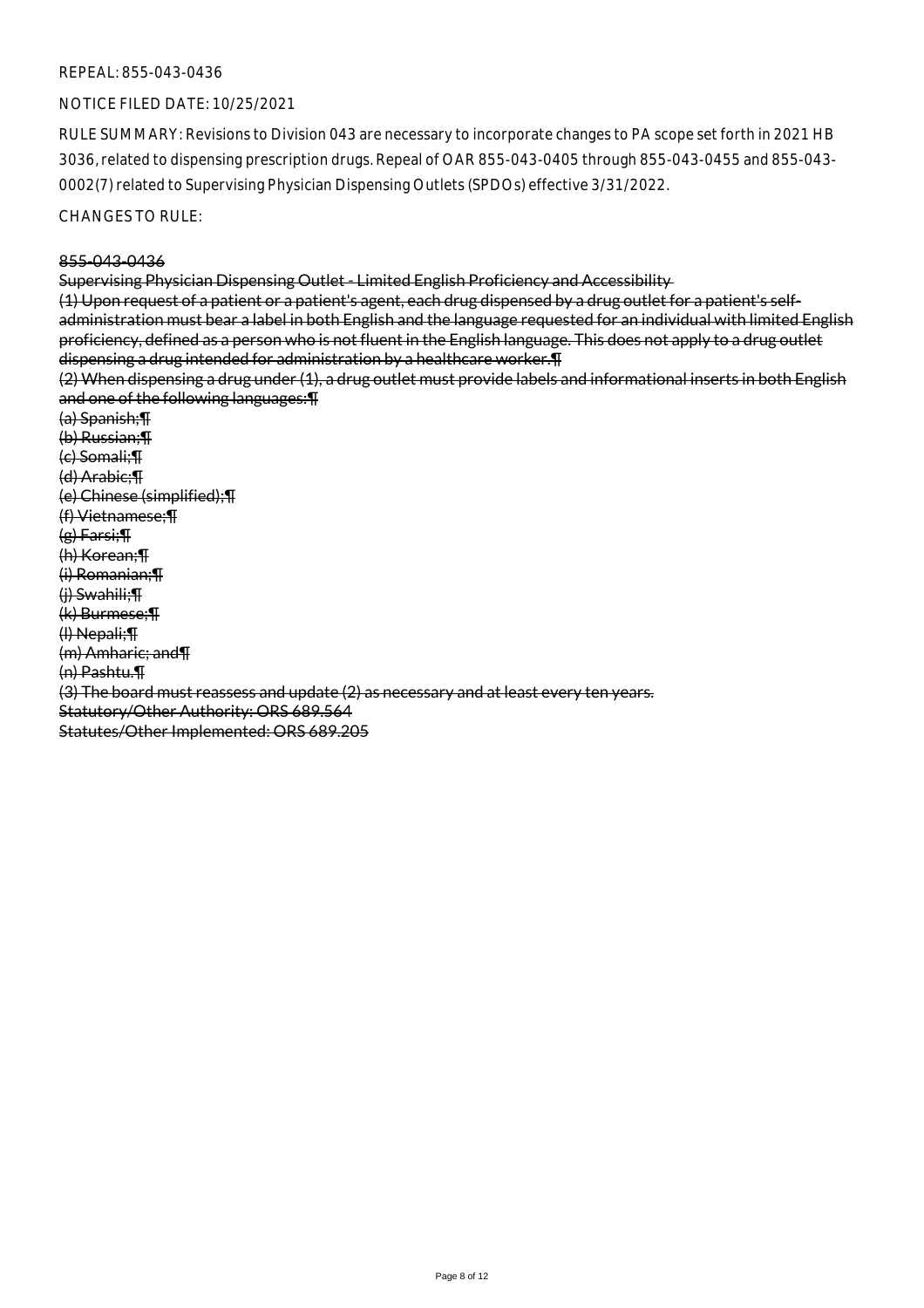## NOTICE FILED DATE: 10/25/2021

RULE SUMMARY: Revisions to Division 043 are necessary to incorporate changes to PA scope set forth in 2021 HB 3036, related to dispensing prescription drugs. Repeal of OAR 855-043-0405 through 855-043-0455 and 855-043- 0002(7) related to Supervising Physician Dispensing Outlets (SPDOs) effective 3/31/2022.

CHANGES TO RULE:

#### 855-043-0440

Dispensing and Drug Delivery

(1) Drugs dispensed from a SPO by a physician assistant with dispensing authority or a practitioner must be personally dispensed by the practitioner or physician assistant.¶

(2) Prior to dispensing a medication a drug utilization review must be performed by the physician assistant or practitioner which includes but is not limited to drug interactions, drug allergies and duplicate drug therapy.¶ (3) The physician assistant or practitioner must orally counsel the patient concerning all new drugs, unless circumstances would render oral counseling ineffective.¶

(4) When dispensed, a drug must be accompanied by written information that contains at least the following information:¶

(a) Drug name, class and indications;¶

(b) Proper use and storage;¶

(c) Common side effects;¶

(d) Precautions and contraindications; and¶

(e) Significant drug interactions.¶

(5) Each authorized dispenser of a prescription drug product for which a Medication Guide is required must provide the Medication Guide directly to each patient or patient's agent when the product is dispensed, unless an exemption applies.¶

(6) Any other requirement of State or federal law.¶

(7) A SPDO must dispense a drug in a new container that complies with the current provisions of the Federal Consumer Packaging Act (Public Law 91-601, 91st Congress, S. 2162) and rules or regulations and with the current United States Pharmacopoeia/National Formulary monographs for preservation, packaging, storage and labeling.¶

(8) Drugs must be prepackaged by a pharmacy or manufacturer registered with the Board.¶

(9) A SPDO may not accept the return of drugs from a previously dispensed prescription and must maintain a list of sites in Oregon where drugs may be disposed.¶

(10) The most current issue of at least one pharmaceutical reference with current, properly filed supplements and updates appropriate to and based on the standards of practice for the setting.

Statutory/Other Authority: ORS 689.205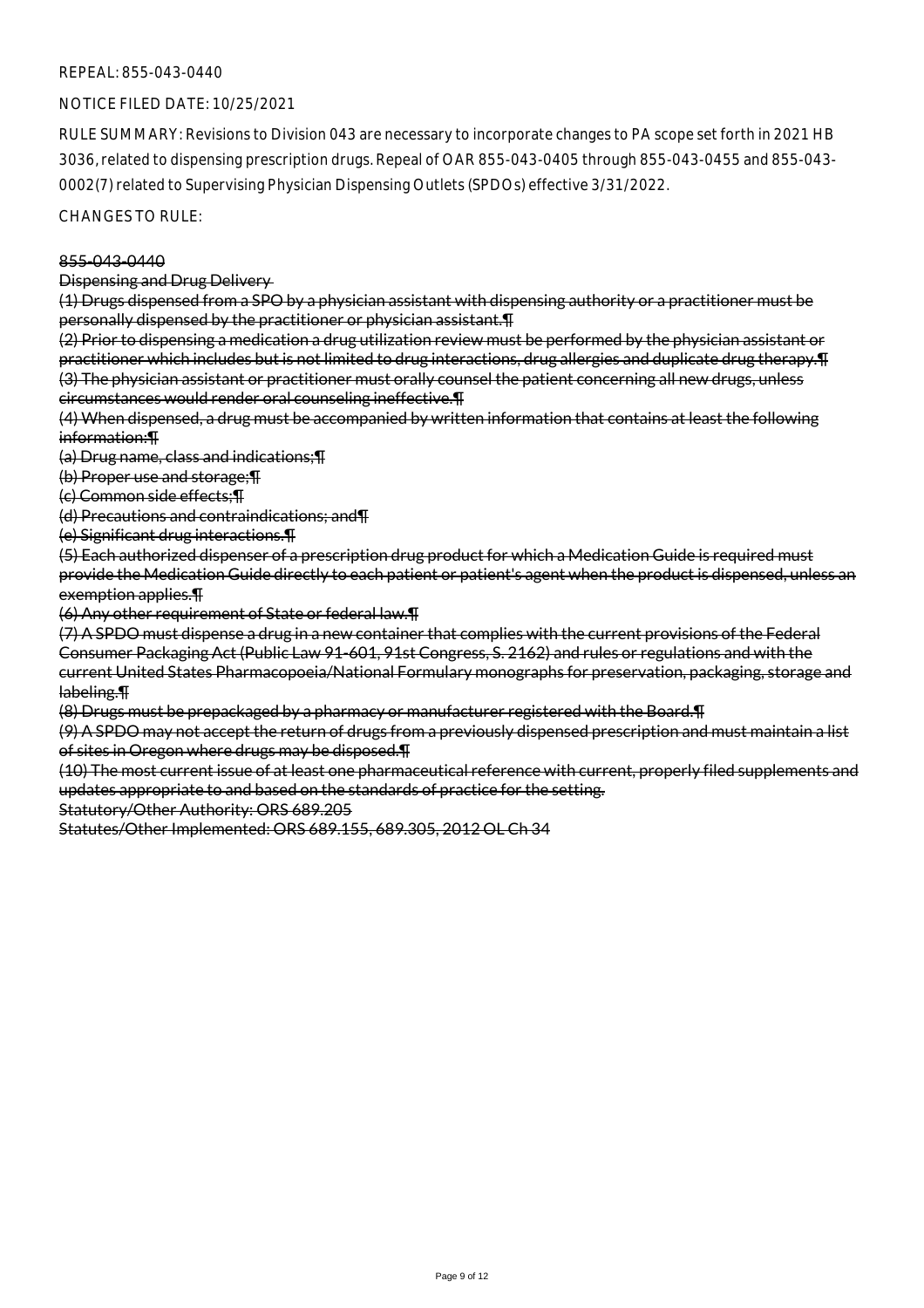## NOTICE FILED DATE: 10/25/2021

RULE SUMMARY: Revisions to Division 043 are necessary to incorporate changes to PA scope set forth in 2021 HB 3036, related to dispensing prescription drugs. Repeal of OAR 855-043-0405 through 855-043-0455 and 855-043- 0002(7) related to Supervising Physician Dispensing Outlets (SPDOs) effective 3/31/2022.

CHANGES TO RULE:

#### 855-043-0445

Drug Dispensing Training Program

A physician assistant must complete a drug dispensing training program jointly developed by the Oregon Medical Board and the Board of Pharmacy before dispensing drugs to patients.

Statutory/Other Authority: ORS 689.205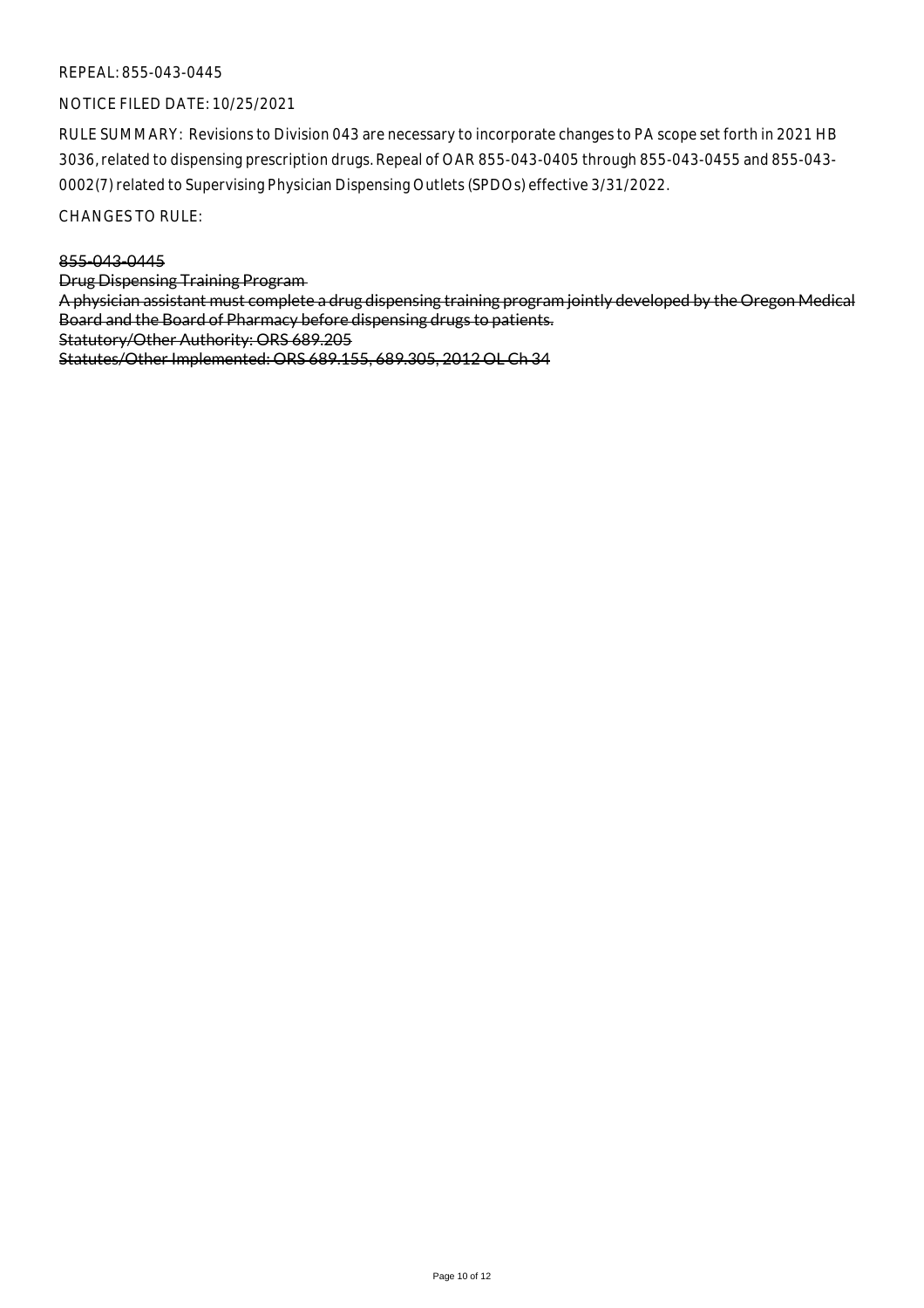## NOTICE FILED DATE: 10/25/2021

RULE SUMMARY: Revisions to Division 043 are necessary to incorporate changes to PA scope set forth in 2021 HB 3036, related to dispensing prescription drugs. Repeal of OAR 855-043-0405 through 855-043-0455 and 855-043- 0002(7) related to Supervising Physician Dispensing Outlets (SPDOs) effective 3/31/2022.

CHANGES TO RULE:

855-043-0450 Disposal of Drugs Drugs that are outdated, damaged, deteriorated, misbranded, or adulterated must be documented, quarantined and physically separated from other drugs until they are destroyed or returned to their supplier. Statutory/Other Authority: ORS 689.205 Statutes/Other Implemented: ORS 689.155, 689.305, 2012 OL Ch 34